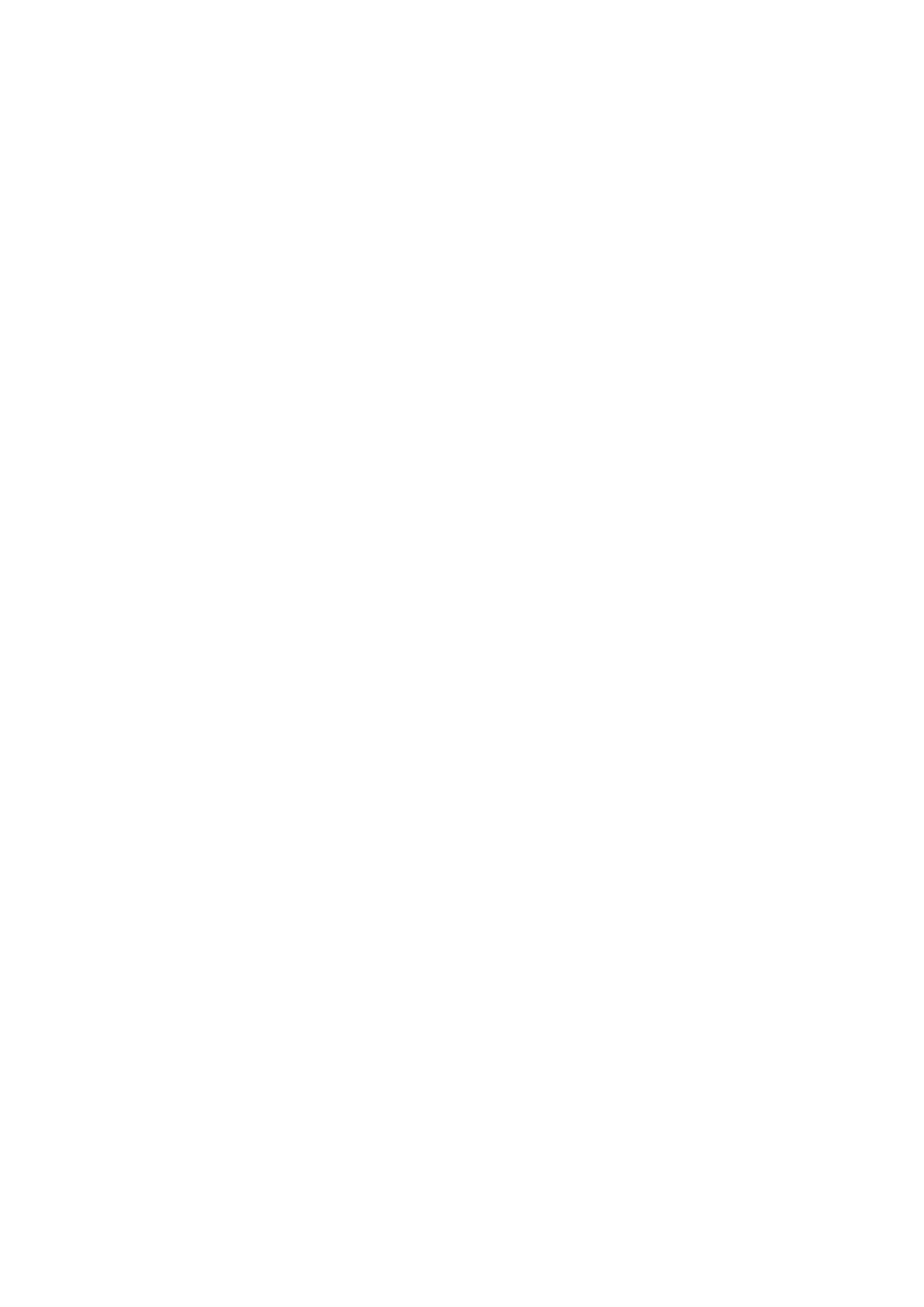

This activity is designed to provide an "entry point" to the Goals (either one Goal or a theme from the Goals) that students can relate to rather than overwhelming them with all the Goals at the same time. See **Appendix 2** for alternative suggestions for running this activity.

Distribute around the room an unevenly divided number of marbles/stones/pieces of paper/sweets/ stickers. Some students should have a lot, some students just a few and some students have none.

Keep a majority for yourself. Ask the question: *"Is this fair?"* Encourage students to discuss this as a class.

Ask the students to discuss how they feel about the amount of objects they have. Explain to the students that you have the most because you are the oldest person in the room (select another arbitrary criteria if this is not valid).

Ask students if they think this is fair and should you distribute the objects on this basis. *What might be the most fair way of distributing the objects?* Introduce the idea of **social inequality**. *Ask the class if they have any idea what this might mean?*

Tell the students that the Global Goals have been created to reduce inequality across all aspects of life and to create a world that is fair for everyone and where no-one is left behind. This is also relevant to all climate and planet based Goals as the impact of climate and environmental change is felt most profoundly by those who are less able to protect themselves from it. Ask students to remember what it felt like to receive a much smaller proportion of the objects than others, and to remind themselves of that feeling throughout the lesson.

**Social inequality:** *"a situation in which people are not equal because some groups have more opportunities, power, money, etc than others"*. (source: MacMillan dictionary)

## **Step 3: Introducing the Global Goals**



Explain to students that they are now going to watch an animation to learn more about the Global Goals. Depending on their level of knowledge, this could be Animation Part 1 an introduction to the Goals or Part 2 examples of different actions being taken around the world.

Whilst watching the animation ask students to note down any words they don't understand or questions they have about the Goals - you can go through these with them at the end of the film.

If learning about the Global Goals for the first time, students may have lots of questions about these which you may not know the answers to. Try and answer these questions as best you can and if you don't know the answer direct students to the Global Goals website to find out more or challenge students to find out their own answers after the session!

## Step 4: Connecting the Global Goals to Real-Life

To further connect the Global Goals to their personal experience, ask students *how old are they going to be in 2030? Why is the year 2030 important?* 

At that time they might be of a working age. Ask students to think (individually) pair (talk to the person next to them) and share (talk to the whole class) about *what they might be doing in 2030, want job might they have, what would they like to study or how will they spend their time?* 

*How do you think we could relate your future life to the Global Goals?* – Ask students to think about what aspects of their prospective jobs would relate to the Global Goals. Eg. if students wanted to be a teacher that would help to achieve Goal 4.







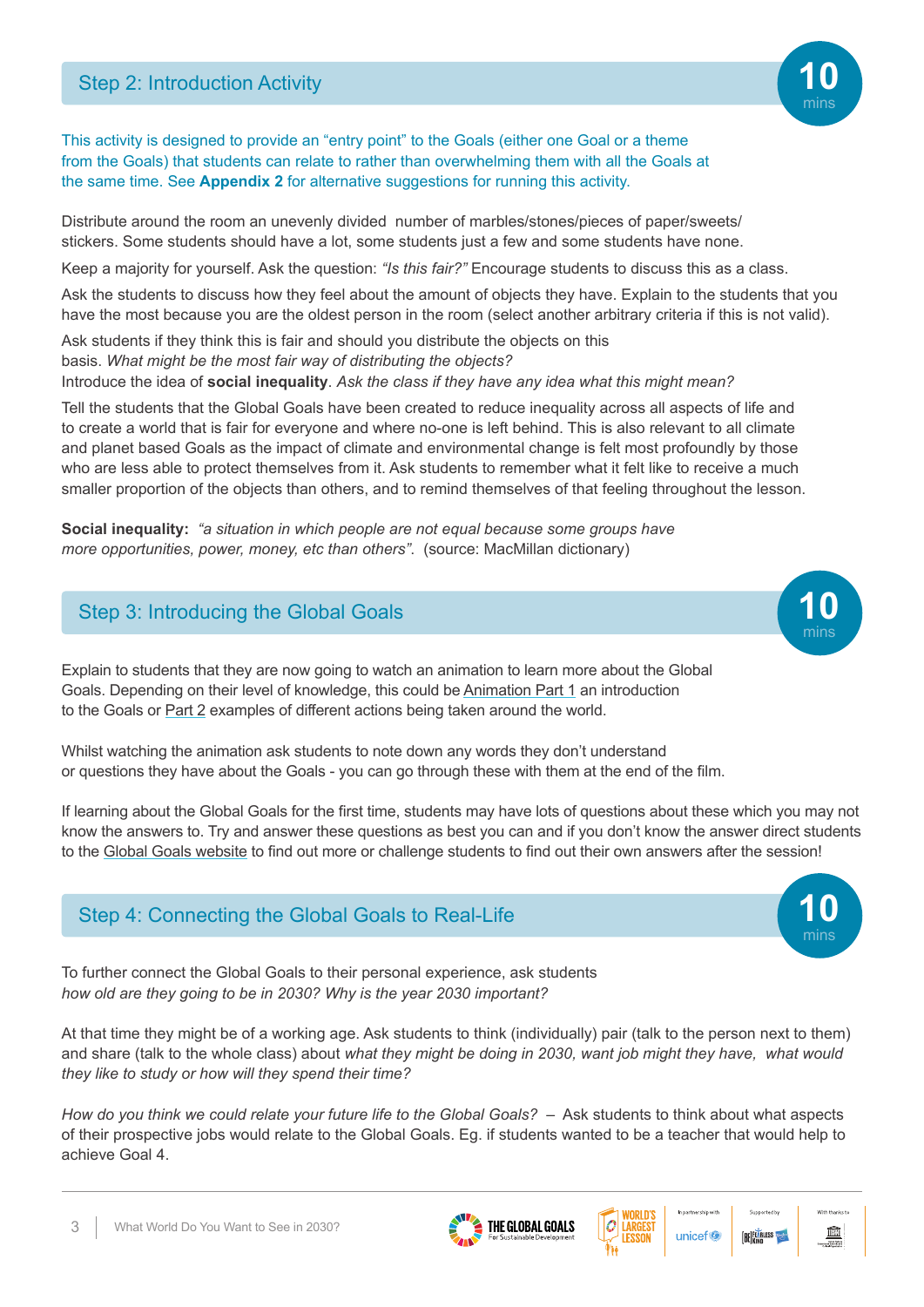

**Note:** *For an example of this Global Goals Country Activity see Appendix 3. Whilst students are completing this activity, take the opportunity to walk around the class. Students will be very curious to learn more about you as well as your personal connection to the Goals. Share your perspective with them and ask them to tell you a bit more about themselves and their interest in the Global Goals. This is a great chance to ask opinions on the Goals and whether students feel they do or don't connect to their daily lives.* 

Explain to students that they are now going to complete a group learning activity. Divide the class into groups of 3-5 students (dependent on size of the class) and explain that the main task today is to design a Global Goals country - where each group will draw their own vision of what a country would like in 2030 if the Goals are achieved. Ask the class to discuss in their groups *what facilities and infrastructures a country might need to look after its population, environment and natural resources? E.g schools, hospitals, water sources, waste management systems, safe roads.* Take some suggestions from different groups.

Show students the large pieces of paper you have drawn earlier. Explain that each group will have a piece to draw their Global Goals country map on - these pieces will then be joined together at the end of the session to the see the completed country as a whole - see the image in **Appendix 3** for an example of this.

Ensure each group has a Global Goals grid (**Appendix 4**) **and** the One Sentence Goal Descriptions sheet (**Appendix 5**) or display these on the board as a "checklist" so students try to design a country that has facilities and infrastructure that will achieve each Goal.

If students need some more support - ask the suggested prompt questions in **Appendix 6**.

### **Step 6: Thinking Deeper**

.

After groups have spent some time working on their designs, bring the class back together to ask some questions about any of the Goals students might have missed. For example usually students think first about the practicalities of designing a country e.g water sources and schools. But use this opportunity to ask questions that will promote deeper thinking from students on issues surround inclusion and community - e.g *What in their maps of their Global Goals country promotes health and well-being? How will they make sure that they are designing a country where everyone is included? How will they ensure that the nature is protected?*

Throughout the activity, remind students of how much time they have left and how by the end of the lesson you expect the pledge template to be completed. Praise good teamwork, effort, communication between groups and lots of discussion about the Goals.

**Extension Activity:** If some groups finish early, set them the task of identifying which Goals the images on their maps specifically relate to. E.g if students have drawn solar panels they would write Goal 7 Affordable and Clean Energy next to them.

## **Step 7: Conclusion of Learning Activity**

Invite students to come up and connect the pieces of their country together so it is complete. Allow time for the students to look at the whole map of their Global Goals country.

Ask one group to present their piece to the class and then ask others to respond to the presentation and make connections between this and their own section of their country. *What are the similarities and differences between each groups interpretations of a Global Goals country?*







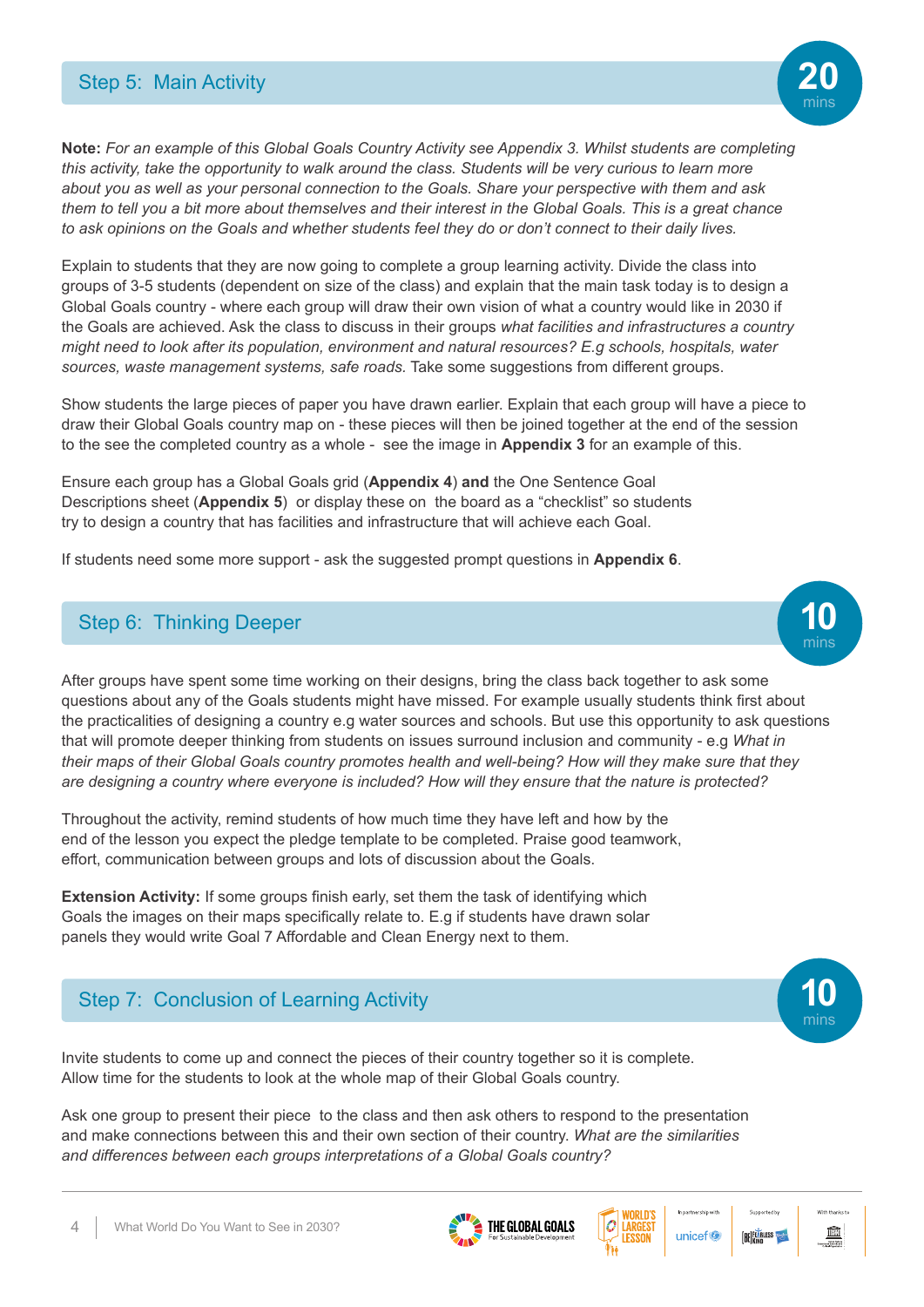

Link these questions to students personal pledges for the Global Goals (see Appendix 7 ) and how every person has the potential to make a difference for the Goals and that there are many different ways of doing this.

Give students time to think about their own pledges - *what can they do to make these changes become a reality?*

Explain how you would like students to think about the first steps they need to take to achieve this pledge or action and who they could discuss this with. *E.g family/friends/school/community leaders*

*E.g Personal pledge for Goal 14: I will refuse to use plastic water bottles. My first step to achieving this is by buying a reusable water bottle. Personal pledge for Goal 12: I will try to reduce my food waste. My first step to achieving this is to talk to my family about meal plans.*

Invite students who have completed the task to input your lesson onto the World's Largest Lesson interactive map to show the class how many lessons are happening around the globe!

Thank the students for their time and share with them something you have learnt today. Encourage students to go out and tell everyone about the Global Goals - to their families, friends or fellow students. Share the social media handles with them Twitter: @TheWorldsLesson, Facebook: @TheWorldsLargestLesson, Instagram: @TheWorldsLesson

## Step 9: Share Your Lesson!

#### **NOTE: You must check with the teacher/coordinator of the school that taking photos of students is in accordance with their Child Protection Policy.**

Ask to take photos of students' pledge cards and if agreed upon photos of students and their Global Goals country.

We'd love to hear about your experience teaching a World's Largest Lesson so send photos of your lesson to lesson@project-everyone.org or Tweet us @TheWorldsLesson, Facebook @TheWorldsLargestLesson or Instagram @theworldslesson! And don't forget to add yourselves to our interactive global map!









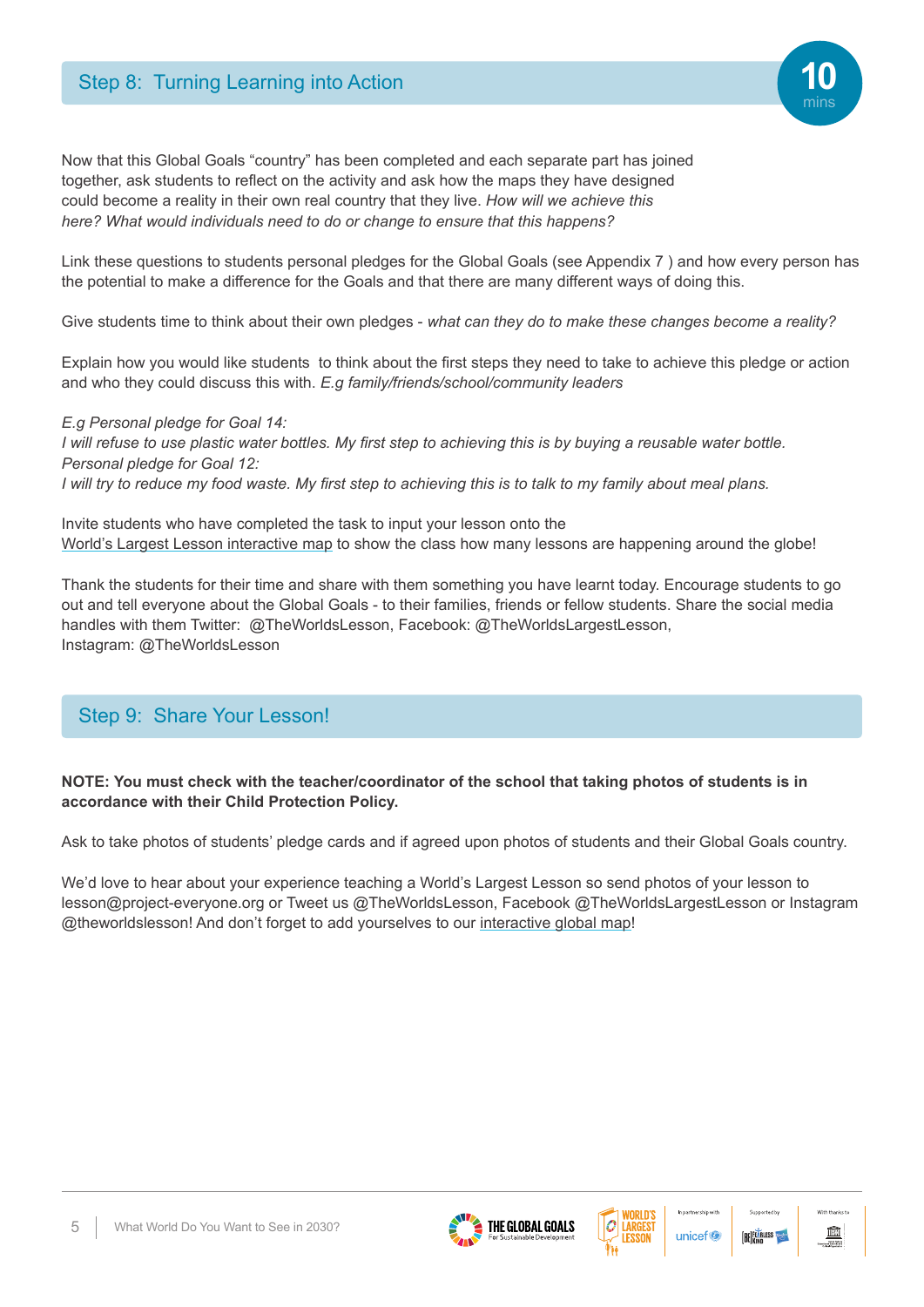## **Appendix 1: Global Goals Grid as a Jigsaw Puzzle**







unicef<sup>®</sup>

In partnership with

Supported by **BE FEARLESS** 

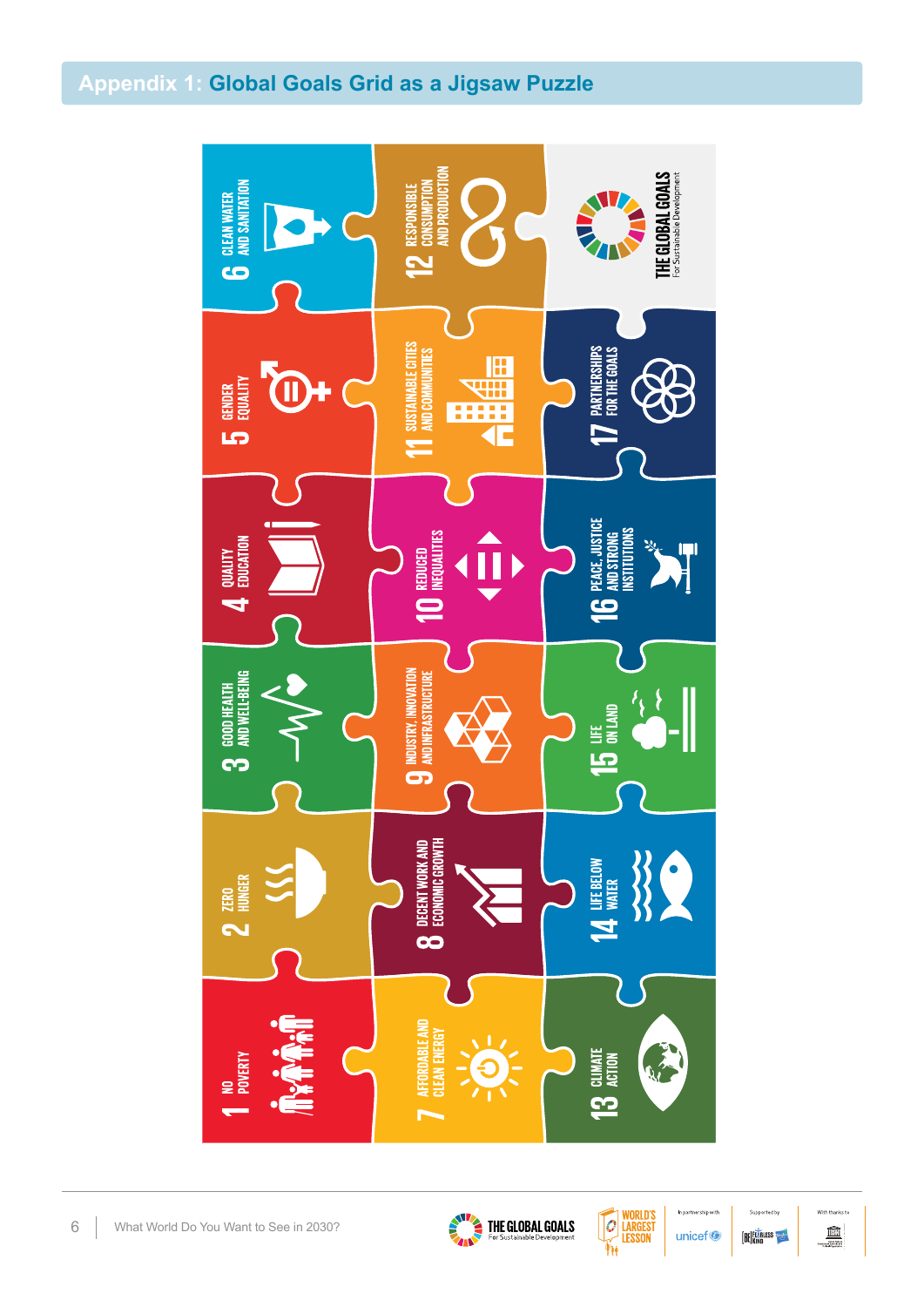#### Connecting the Global Goals to Real Life

Another "starting point" for the lesson might be to focus on Gender Equality. If so you could tell all the male students that they have to sit on the floor, whilst all the female students can sit on chairs. Or explain that all the male students when they have an idea to share with the class, will have to tell it to a female classmate first who will then speak on their behalf. Other ideas include only taking questions/ideas from male students and seeing if the class notices. *How does this make students feel? Is this fair? Invite students to suggest how you could have acted differently?*

This can open a class discussion about Goal 5 and how it aims to achieve gender equality and empower all women and girls.







In partnership with

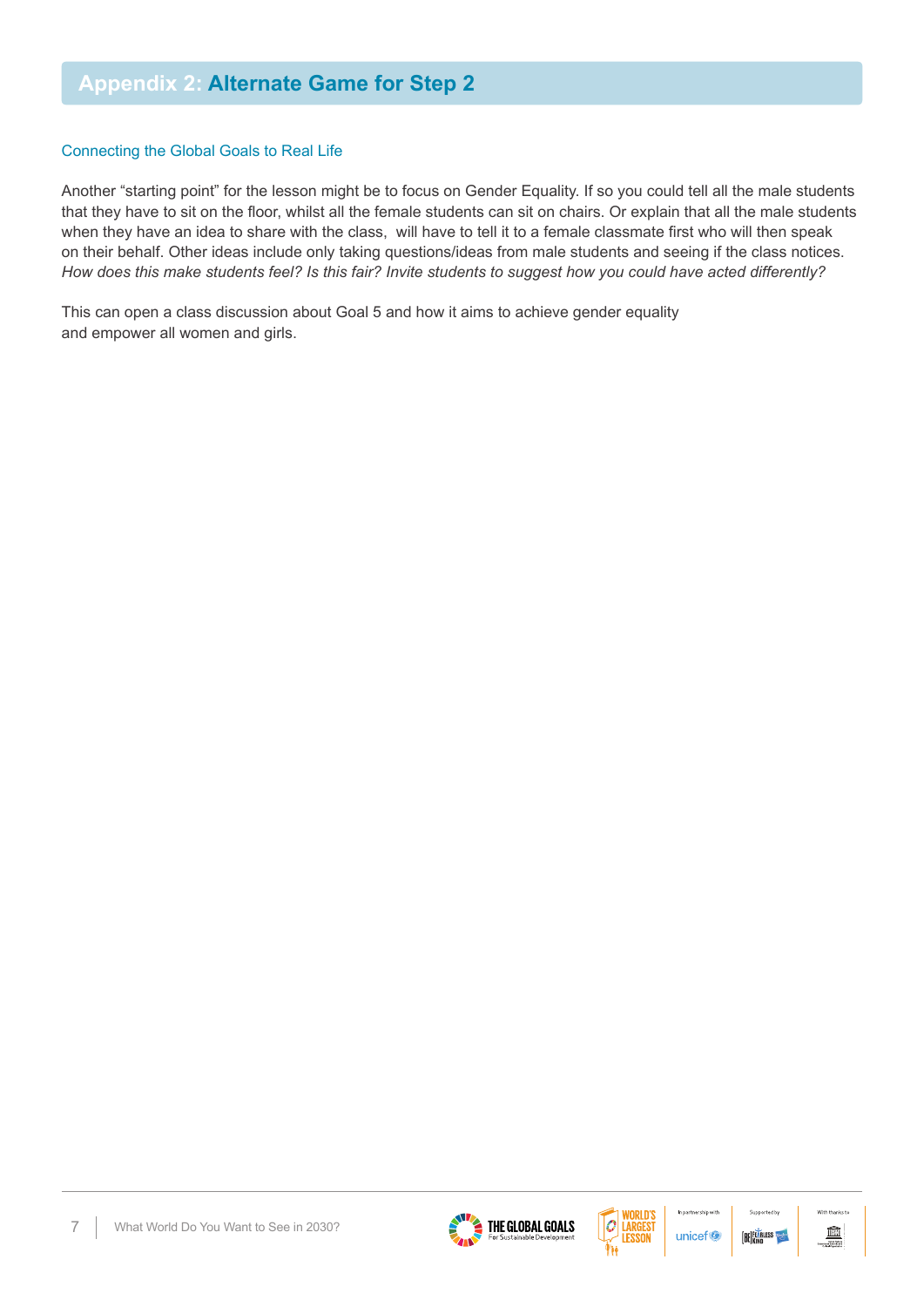# **Appendix 3: Example of the Main Activity**

Here is an example from a previous lesson. Groups of students designed their own section of the Global Goals country and then came together as a class to discuss the completed country.







In partnership with unicef<sup>®</sup>



With that  $\widehat{\mathbb{m}}$ **Contact**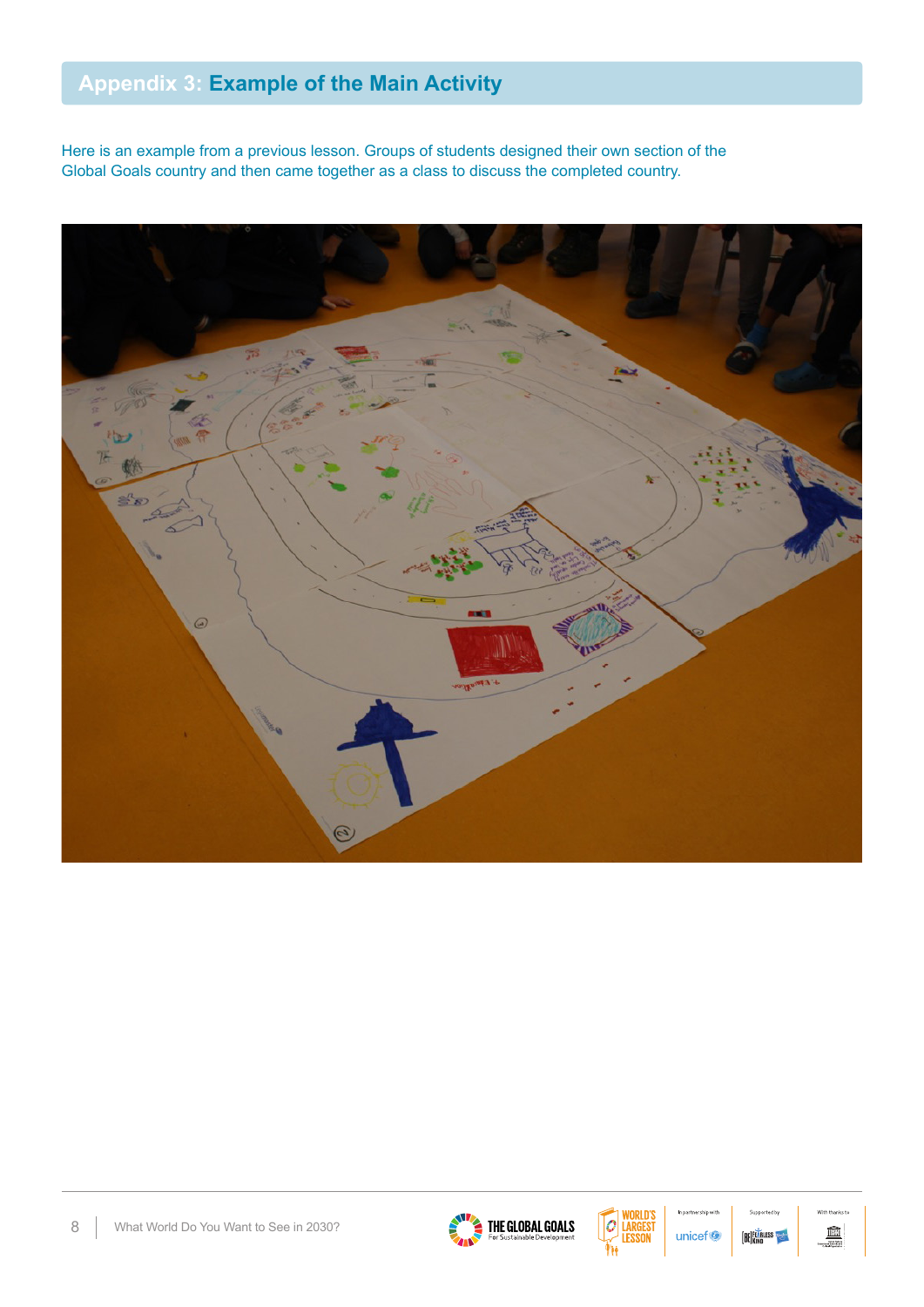

THE GLOBAL GOALS

9 | What World Do You Want to See in 2030?





In partnership with unicef<sup>®</sup>



With thanks to  $\widehat{\mathbb{m}}$ .<br>Christilations<br>Christilation<br>Christilation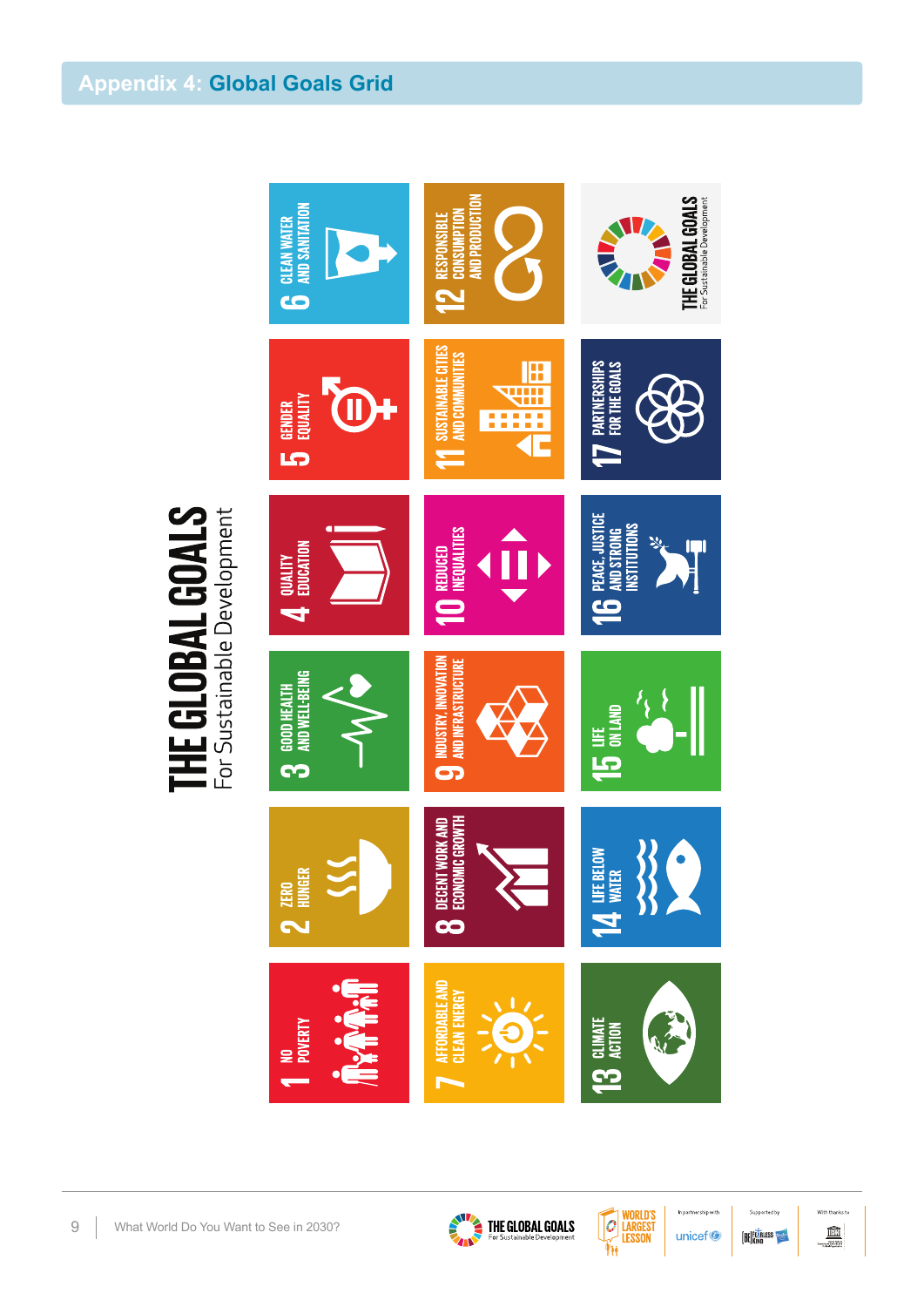## **Appendix 5: One Sentence Global Goal Descriptions**

These can be used to help students in their understanding of what each individual Global Goal is trying to achieve.

 **Goal 1 -** End poverty in all its forms everywhere

**Goal 2 -** End hunger and ensure everyone has access to healthy and nutritious food

**Goal 3 -** Ensure healthy lives and promote well-being for all at all ages

**Goal 4 -** Ensure inclusive and good education for all people

**Goal 5 -** Achieve gender equality and empower all women and girls

**Goal 6 -** Make sure everyone has access to safe and clean water

**Goal 7 -** Make sure everyone has access to safe and clean energy

**Goal 8 -** Promote inclusive and sustainable economic growth so that everyone is able to have decent work prospects

**Goal 9 -** Build resilient infrastructure and ensure these do not harm the environment or people, and help companies to design and create new technologies and innovations

**Goal 10 - Reduce inequality within and among countries** 

**Goal 11 -** Make cities and human settlements inclusive, safe, resilient and sustainable

**Goal 12 -** Ensure sustainable consumption and help to stop food waste

**Goal 13 - Take urgent action to combat climate change and its impacts** 

**Goal 14 -** Conserve and protect the oceans and marine life

**Goal 15 -** Protect, restore and promote nature and the animals that live in it

**Goal 16 -** Promote peaceful and inclusive societies for sustainable development, provide access to justice for all and build effective, accountable and inclusive institutions at all levels

**Goal 17 -** Create new partnerships around the world for the Global Goals





In partnership with

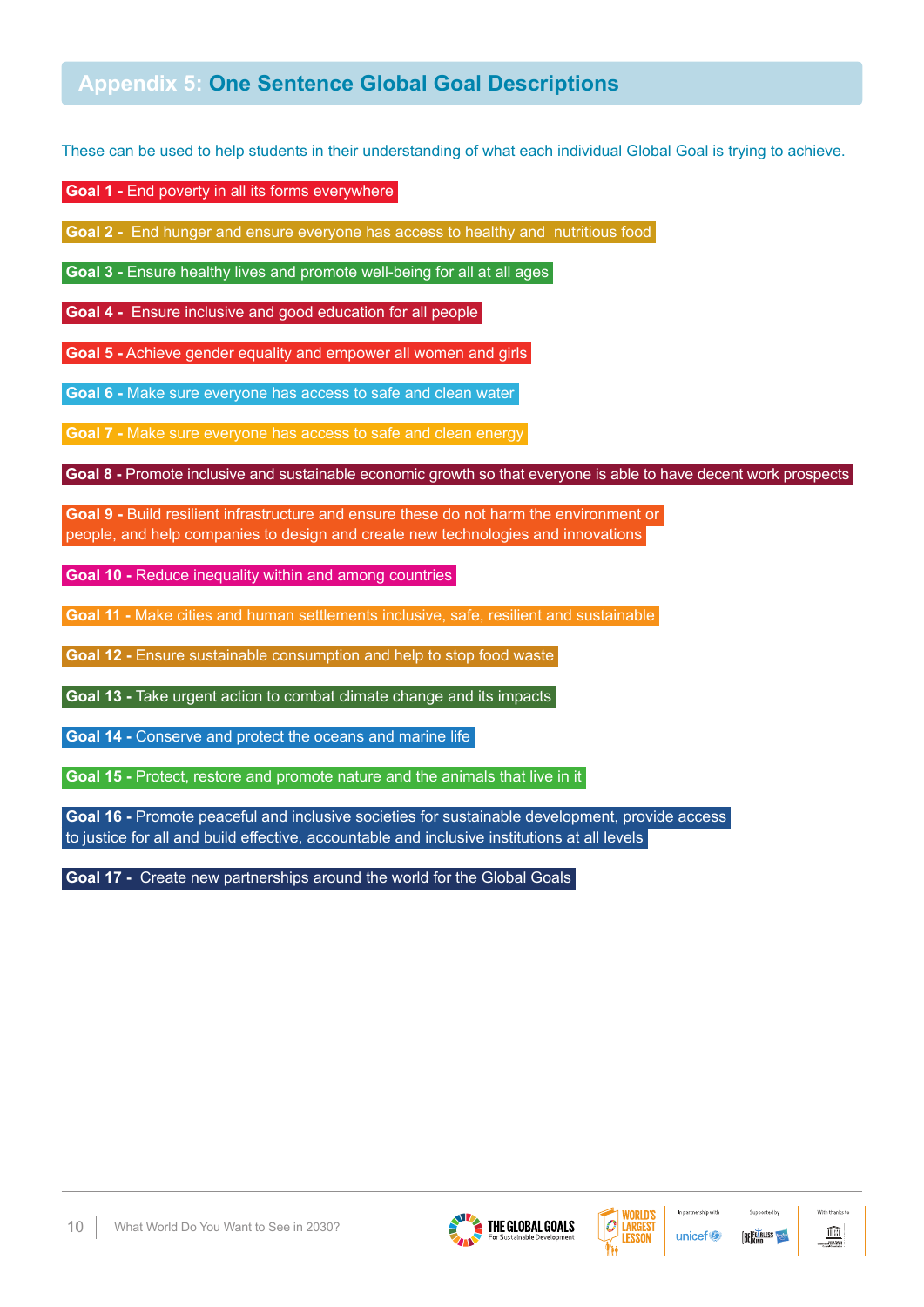## **Appendix 6: Prompt Questions**

Use these questions as a guide to prompt student thinking and discussion about the Global Goals.

- 1. *Are there any Goals that you think are particularly important to you?*
- 2. *The Global Goals can be roughly divided into different sections can you work out what these might be e.g environment/ human/ living in cities* - this might help students to identify the group of goals they particularly care about
- 3. *Are there any Goals that you think are particularly important to young people? Are their any goals missing?*
- 4. *Think about where you live. Maybe there are some features that are unique to your community, maybe there are other aspects that the community could do better* - eg. recycling - *what links to the Global Goals are there here?*
- 5. *Are there any Goals that you think might be easier to achieve than others?*
- 6. *Are there any Goals that you think your country or community is particularly good at or could improve?*
- 7. *Are there any Goals that you think are not relevant to you/ your country?* Every Goal is relevant to every country and this question can lead to a discussion about how the Global Goals are for everyone everywhere.
- 8. *Are there any Goals your school is working to achieve without even realising it?* E.g Goal 12 by including a recycling bin in school classrooms.
- 9. *Are there any Global Goals that you are working towards at home without even realising it?* This question will help students to see that they might already be contributing to the Goals e.g by ensuring you eat healthy and nutritious meals at home - Goal 3
- 10. *If we achieved Goal 1 what effect would that have on other Global Goals?* Discussion to help students to understand that all the Global Goals are interconnected like pieces of a puzzle.
- 11. *Can you think how what you learn in school is connected to the Goals?*